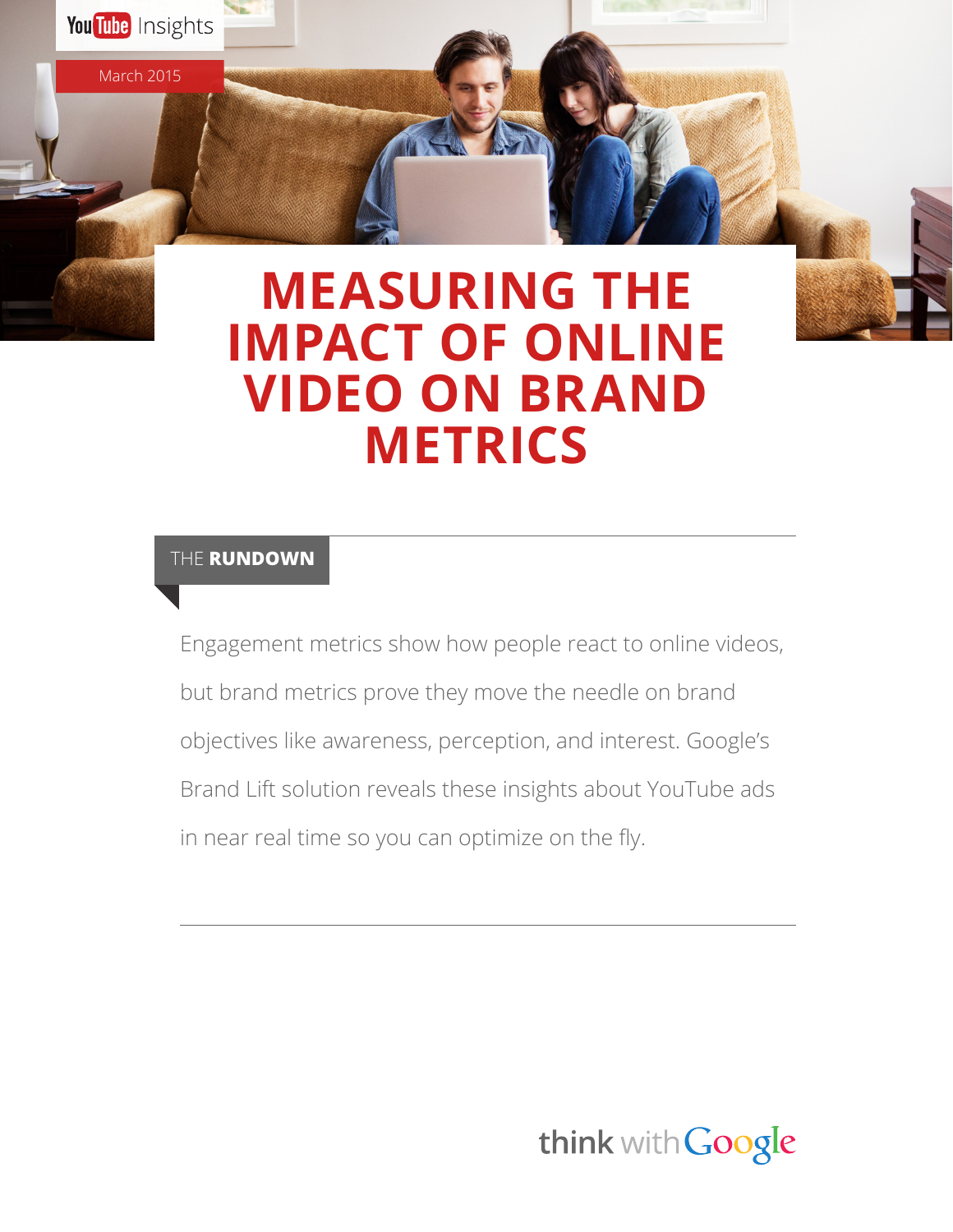#### *Is the money we're putting into online video making an impact?*

Online video is undeniably one of the key areas of focus for marketers in 2015, as well as for the next few years, because spending on desktop online video alone is [projected to](http://blogs.wsj.com/cmo/2014/10/06/forrester-us-online-display-ad-spending-will-nearly-double-by-2019/) [grow 21% every year until 2019.](http://blogs.wsj.com/cmo/2014/10/06/forrester-us-online-display-ad-spending-will-nearly-double-by-2019/) But as that spend increases, so does the need for brand advertisers to justify budgets and answer questions such as the one above. You need to *know* that video is an effective way to connect with your audiences—and that its impact can be measured.

For online video platforms such as YouTube, engagement metrics (for instance, views, likes, shares, comments, and watch time) provide a basic barometer showing how an audience responds to videos. These metrics are important because they help to inform strategies as well as the content of the video ads. The result—hopefully—is quality content that the audience finds useful, entertaining, and shareable. Creating things that an audience likes is only *part* of the job, though. The effectiveness of an ad campaign is also evaluated by how it affects brand metrics such as awareness, perception, and audience interest.

Gaining insight into these metrics has been tricky, however. In the past, you'd put money into a campaign and get feedback in the form of clicks and views. But you could never really be sure about its brand impact without expensive, time-consuming testing, and sometimes those results wouldn't come in until the campaign was over. When it comes to YouTube ads, that's no longer the case: Google's **Brand Lift** solution allows you to gather brand metrics about YouTube ads in a matter of days. Advertisers across a variety of verticals have used the tool to test and optimize their online video content.

Here we present the results of different meta-analyses that show how YouTube ads are performing for advertisers and what that means for how you should rethink measuring your online video campaigns.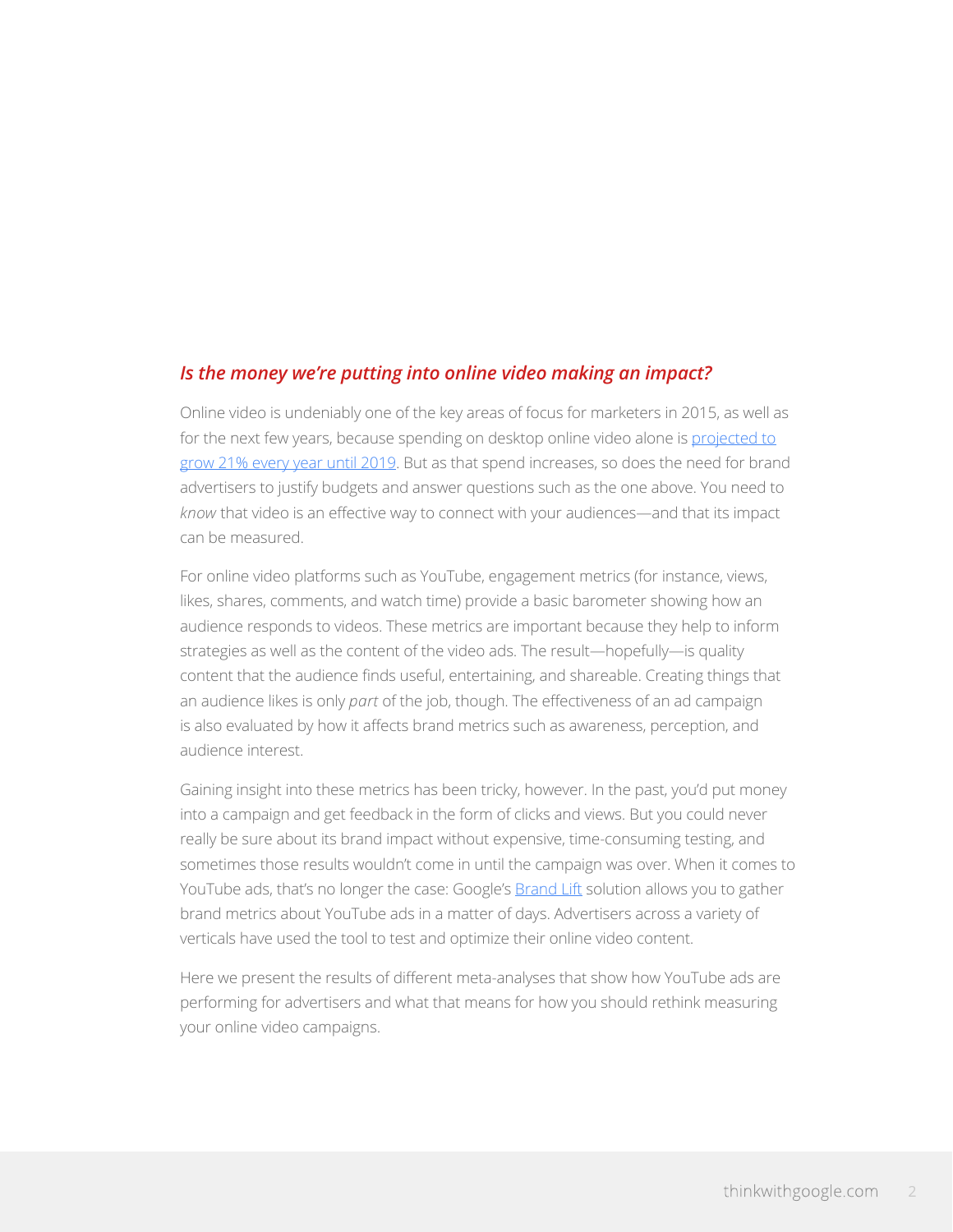## **Near real-time data shows the impact of YouTube ads**

Quick access to information about brand metrics can shift the way you perceive video content. That's because you can now tell whether the audience likes the content (with engagement metrics) *and* if it's making an impact (with brand metrics). Most important, if the content fails to measure up, finding that out in near real time means you can react and optimize quickly to get the most out of your online video spend.

After analyzing around 50 campaigns from Fortune 100 brands and category leaders running on Google Preferred (some of YouTube's most popular channels), we found that 94% of the campaigns drove a significant lift—an average of 80%—in ad recall. We also found that 65% of Google Preferred ads saw an increase in brand awareness, with an average lift of 17%. This is particularly impressive considering that the brands in the study were already well-known.



We also measured YouTube's impact on what we call "brand interest," or interest in a brand as measured by an increase in organic searches for it on Google. YouTube proved effective here as well. Looking at over 800 Brand Lift studies, we found that 65% of YouTube TrueView campaigns drove a significant lift in brand interest, with an average lift of 13%.

Together, these numbers tell a compelling story: YouTube campaigns are driving brand impact. So let's talk about three ways you can put that information to use.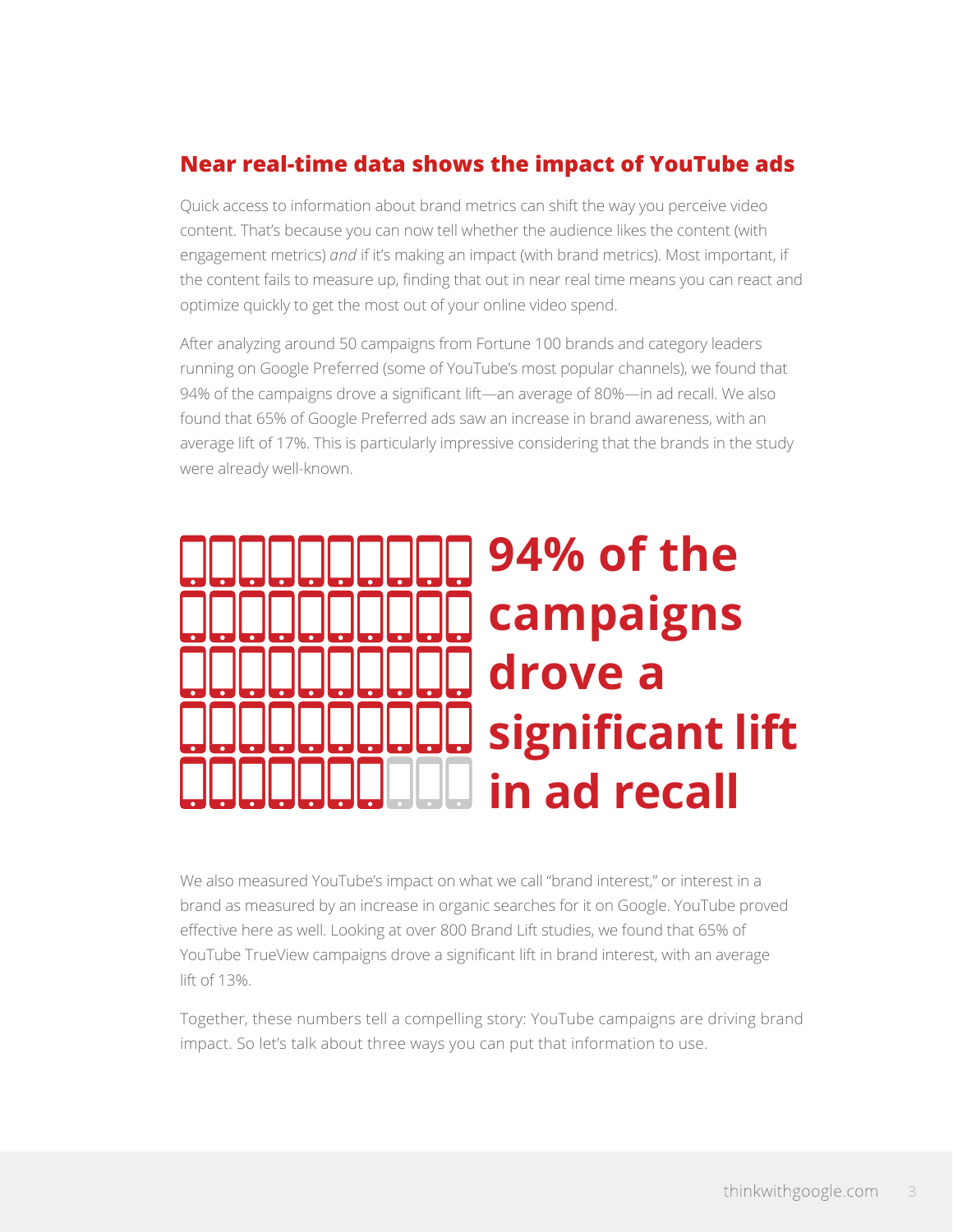# **1. Test your creative**

Faster collection of brand metrics offers great opportunities to test your video campaign, determine what works, and fix what doesn't before burning through too much of your media budget. For instance, when you A/B test your campaigns, you can analyze the results by version to see which creative executions are most effective at driving brand lift.

#### **MONDELEZ INTERNATIONAL**



Mondelez International did this for the [launch of Trident](https://www.thinkwithgoogle.com/case-studies/mondelez-boosts-brand-awareness-of-belvita-and-trident.html)  [Unlimited](https://www.thinkwithgoogle.com/case-studies/mondelez-boosts-brand-awareness-of-belvita-and-trident.html). The agency produced two versions of the same spot: In the first version, the actor put gum in his mouth at the start of the commercial, and in the other he was already chewing the gum. Which one resonated? A Brand Lift study let Mondelez know that the second version had a 5% higher recall rate. And, after optimizing budget behind that version, recall rose to 97%. "Brand Lift delivered quickly," says Leonardo Carbonell, the agency's paid media director. "It was good to optimize the campaign while it was running."

Having access to this kind of data in near real time means advertisers such as Mondelez can optimize on the fly and make sure their campaigns truly resonate.

# **2. Optimize and refine your demographic targeting**

Brand metrics also help you optimize to ensure that you're reaching the most appropriate audience. Digital platforms such as YouTube allow you to target your video ads. Then data from Brand Lift can inform you about the age ranges and genders that are most affected by your campaign.

This is great for brands that begin at a broad level with their targeting; they can now see which subset the ad performs best with and use that information to refine their targeting and increase their spend where it will be most effective.